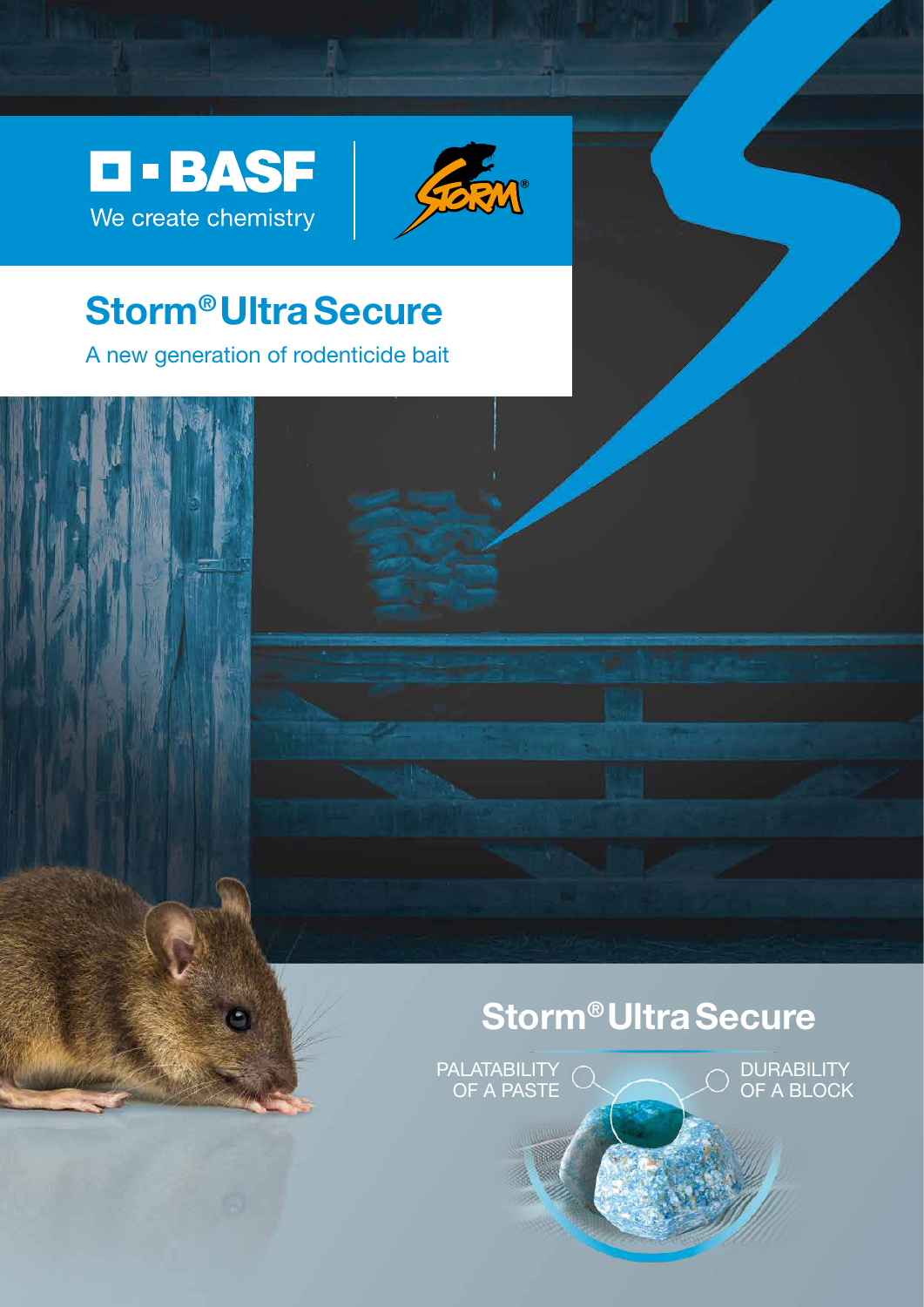**An innovative formulation in the form of a new generation block, with an active substance concentration of 25 ppm:**

## **Active substance**

- Flocoumafen  $\textsf{C}_{_{33}}\textsf{H}_{_{25}}\textsf{F}_{_{3}}\textsf{O}_{_{4}}$
- Single Feed anticoagulant
- Concentration: 0.0025 % (25 ppm)

## **Patented formulation**

- **A new anticoagulant rodenticide (AVK) containing:**
- **A blend of high quality cereals**
- **an innovative cohesion binding agent (for maximum cereal)** incorporation)
- **a** a taste deterrent (denatonium benzoate) and dye designed to help prevent accidental consumption by humans

**Storm® Ultra Secure** comes in the form of a ready-to-use, single feed 25g blocks, effective against all species of rats and mice.



## **The latest generation formulation, more powerful, single-ingestion**

Rats and mice consume a lethal dose in a single feed, providing quick and easy control in all situations.

### **Lethal dose (LD50) of bait (g) needed to kill a 250g rat and a 25g mouse:**



A lethal dose (LD50) of Storm® Ultra Secure is equivalent to about 15% of daily food consumption in brown rats and 24% in domestic mice.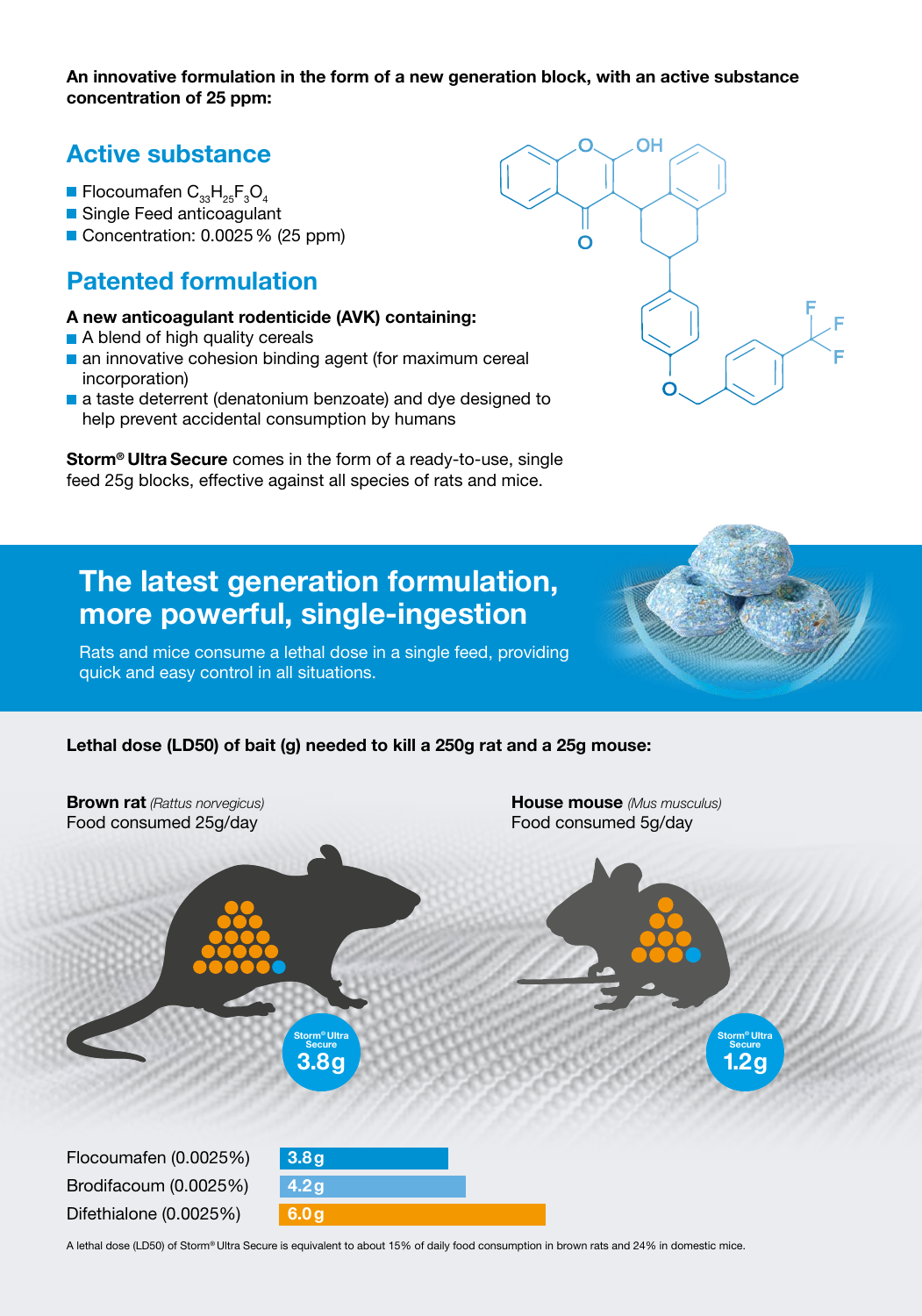## **Public health issues as well as economic issues**

Rodents can pose a serious risk to human and animal health but they also cause a lot of damage. In addition, urban and rural areas are an ideal playground providing food, water and shelter. Rodents create public health concerns and can create costly problems.





**BASF is developing new solutions for rodent control to preserve human health, hygiene and food safety**.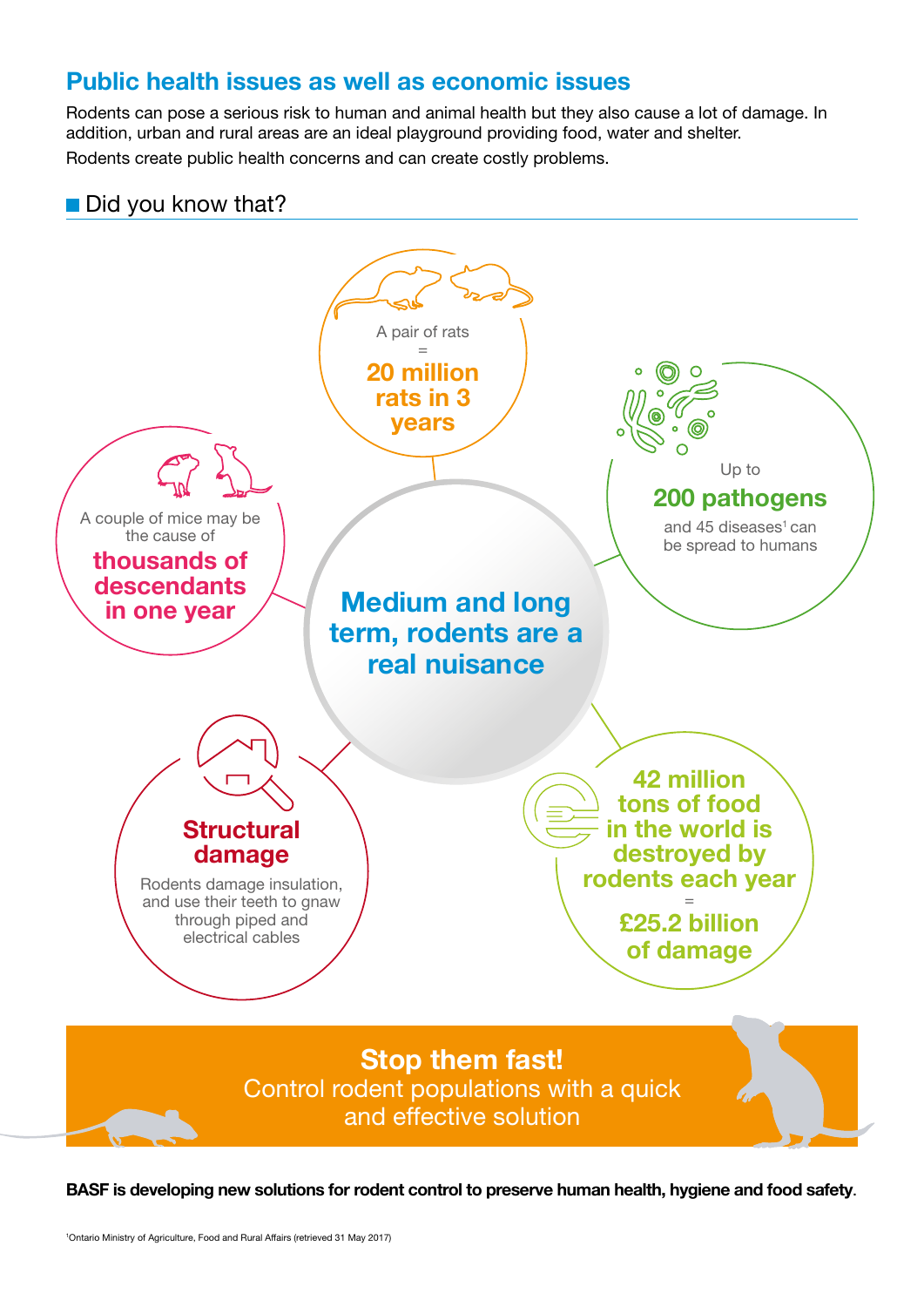## **The fastest and most effective solution for rat and mouse control**

### $\blacksquare$  Ultra palatable



### **The most palatable bait among the leading baits tested:**



Palatability test on brown rats: consumption of bait compared to consumption of food in the laboratory. A ratio of 2 is rated as excellent. Source : BASF

### $\blacksquare$  Ultra efficient

### **Storm® Ultra Secure** effectively controls rodents: **100% mortality.**

Mortality with Storm® Ultra Secure against brown rats (Rattus norvegicus)



## $\blacksquare$  Ultra control of rats and mice

### **Active on rodent species resistant to anticoagulants.**



### Ultra fast

**Storm® Ultra Secure** controls 100% of the rodent population in about 14 days (up to 10 days less than the main AVK baits)

Tests in real-world conditions with brown rats Average number of baiting days to get control

#### **Baiting time (day)**



## $\blacksquare$  Ultra durable

The new binder (wax free) provides better resistance to extreme temperatures, and is perfect to form a non-wax block, while maintaining excellent palatability.

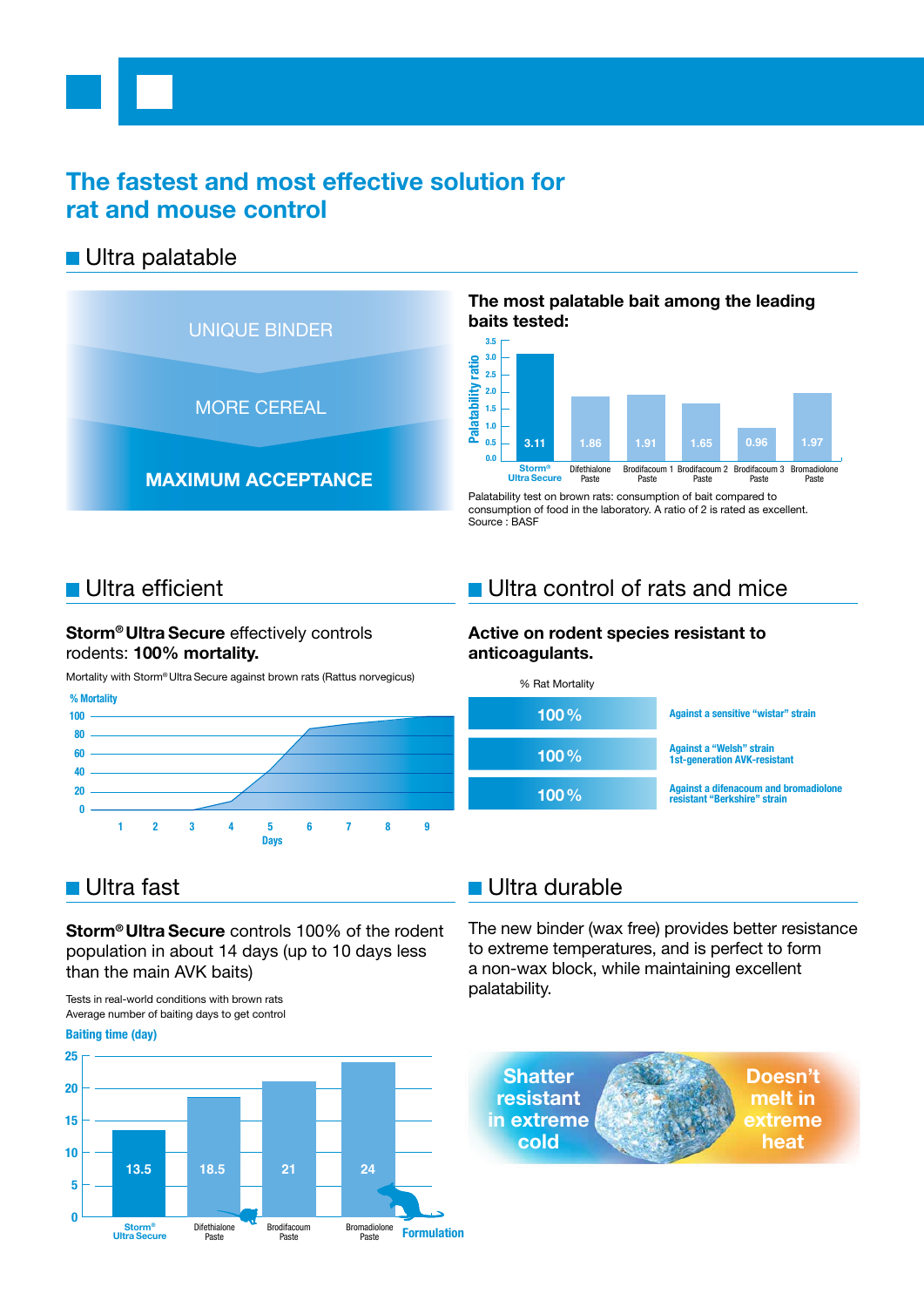

### **Benefits of baiting with Storm® Ultra Secure compared to traditional baiting.**

Based on Field trial data on brown rats\*

|                                            | <b>Traditional baits</b><br>(with Difenacoum) | <b>Storm<sup>®</sup> Ultra Secure</b> | <b>Advantages of using</b><br><b>Storm<sup>®</sup> Ultra Secure</b> |
|--------------------------------------------|-----------------------------------------------|---------------------------------------|---------------------------------------------------------------------|
| Initial baiting                            | 10.00<br>kg<br>200 g x 50 points baited       | 3.75<br>kg<br>75g x 50 points baited  | 6.25 kg<br>less bait used<br>62.5%<br>less than traditional baits   |
| Additional bait<br>required                | 8.19<br>kg                                    | 4.51<br>kg                            | 3.68 kg<br>less bait used<br>45%<br>less than traditional baits     |
| <b>Total amount of</b><br><b>bait used</b> | 18.19<br>kg                                   | 8.26<br>kg                            | 9.93 kg<br>less bait used<br>55%<br>less than traditional baits     |
| <b>Typical baiting</b><br>schedule         | <b>DAY</b>                                    | <b>DAY</b><br>$\boxed{0}$ 7 14 21     | <b>4 visits less</b><br>in total                                    |